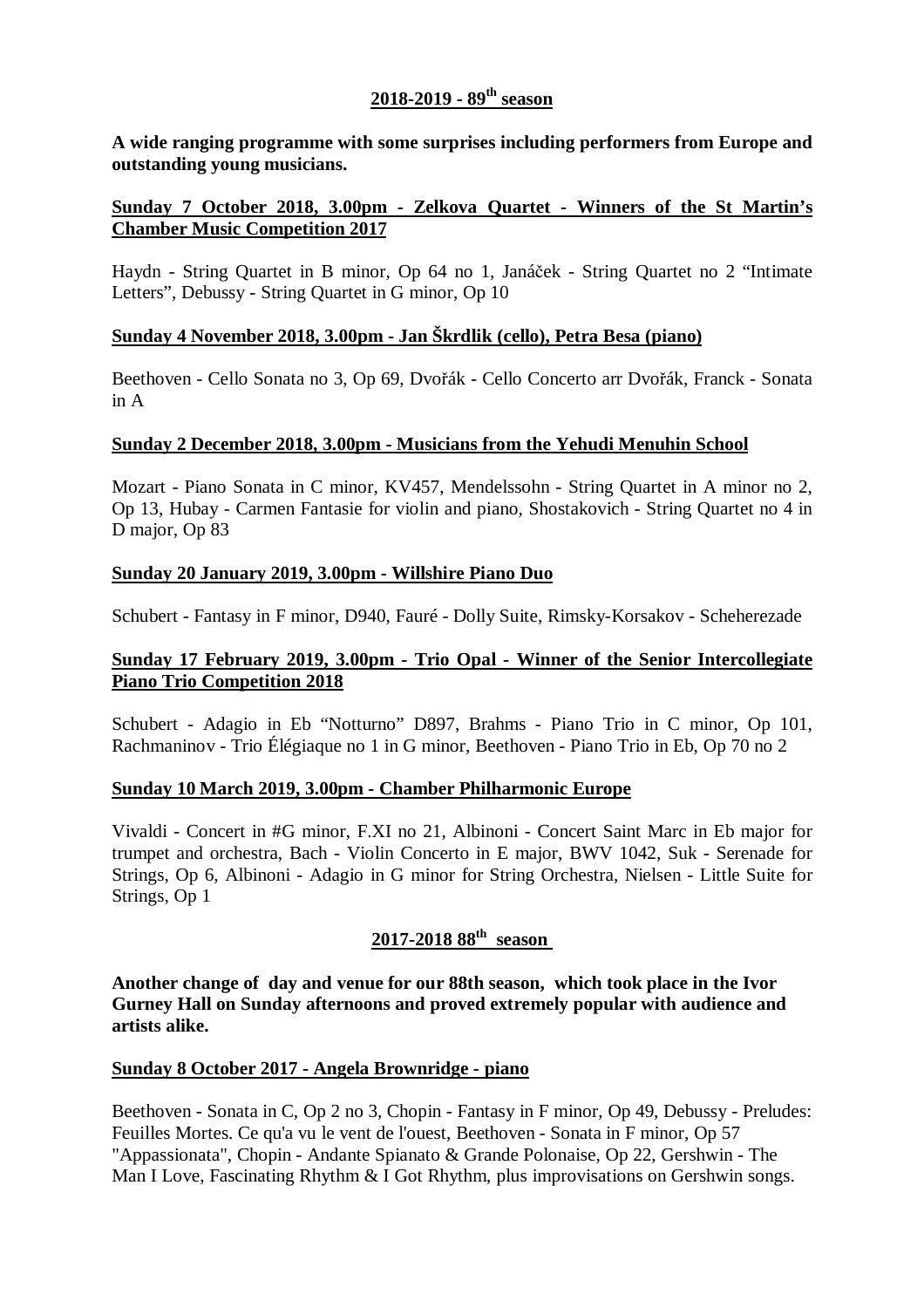## **Sunday 5 November 2017 - Rosamunde Trio**

Mozart - Piano Trio in G,K564, Brahms - Piano Trio in C, Op 87, Ravel - Piano Trio

### **Sunday 3 December 2017 - Kodály Quartet**

Haydn - String Quartet, Op 54 no 1, Dohnányi - String Quartet no 2, Beethoven - String Quartet, Op 59 no 3

#### **Sunday 21 January 2018 - Laura Snowden - guitar**

Bach - Cello Suite no 3, Snowden - Anpao, Berkeley - Sonatina, Torroba - Sonatina, Sor - Variations on a Theme of Mozart, Regondi - Introduction and Caprice

#### **Sunday 18 February 2018 - Pelléas Ensemble**

Corelli - Trio Sonata Op 3 no 2, Bartok - Suite Paysanne Hongroise, William Matthias - Zodiac Trio, Bax - Elegiac Trio, Britten - Lachrymae, Debussy - Sonata for Flute, Viola and **Harp** 

#### **Sunday 18 March 2018 - Raphaela Papadakis - soprano, James Cheung - piano**

**Haydn - English Canzonets -** The Mermaid's Song; She never told her love; Fidelity **Schubert - Goethe Lieder -** Ganymed D544; Die Sterne D939; An dem Mond D296; Gretchen am Spinnrade D118, Schumann - Frauenliebe und-Leben, Ben Foskett - new compositions, Brahms - Wie Melodien zieht es mir; Die Mainacht; Von ewiger Liebe; Meine Liebe ist grün, Britten - Folk Song arrangements

## **2016 - 2017 87th Season**

**The historic Chapter House at Gloucester Cathedral was our new home for our 87th season which included much of the English music for which we have become known, plus two world premières. We shared two concerts with the Piano Trio Society plus birthday celebrations with two composers - Anthony Payne in his 80th birthday year and Adrian Williams at 60. Concerts were on Saturday afternoons, starting at 3.00pm.**

## **Saturday 1 October 2016 - Primrose Piano Quartet with Daniel Roberts (violin)**

#### **Anthony Payne - 80th birthday tribute**

Bax - Piano Quartet in One Movement, Anthony Payne - Piano Quartet (2015), Bridge - "Phantasy" Piano Quartet in F sharp minor, Elgar arr Payne - "Mina" and "Salut d'amour", Elgar - Piano Quintet in A minor Op 84

#### **Saturday 5 November 2016 - Fidelio Trio - In association with the Piano Trio Society**

Moeran - Piano Trio, Adrian Williams - Piano Trio - World Première, commissioned by the Piano Trio Society in memory of Dr Christopher Wynn Parry MBE, Stanford - Piano Trio no 3